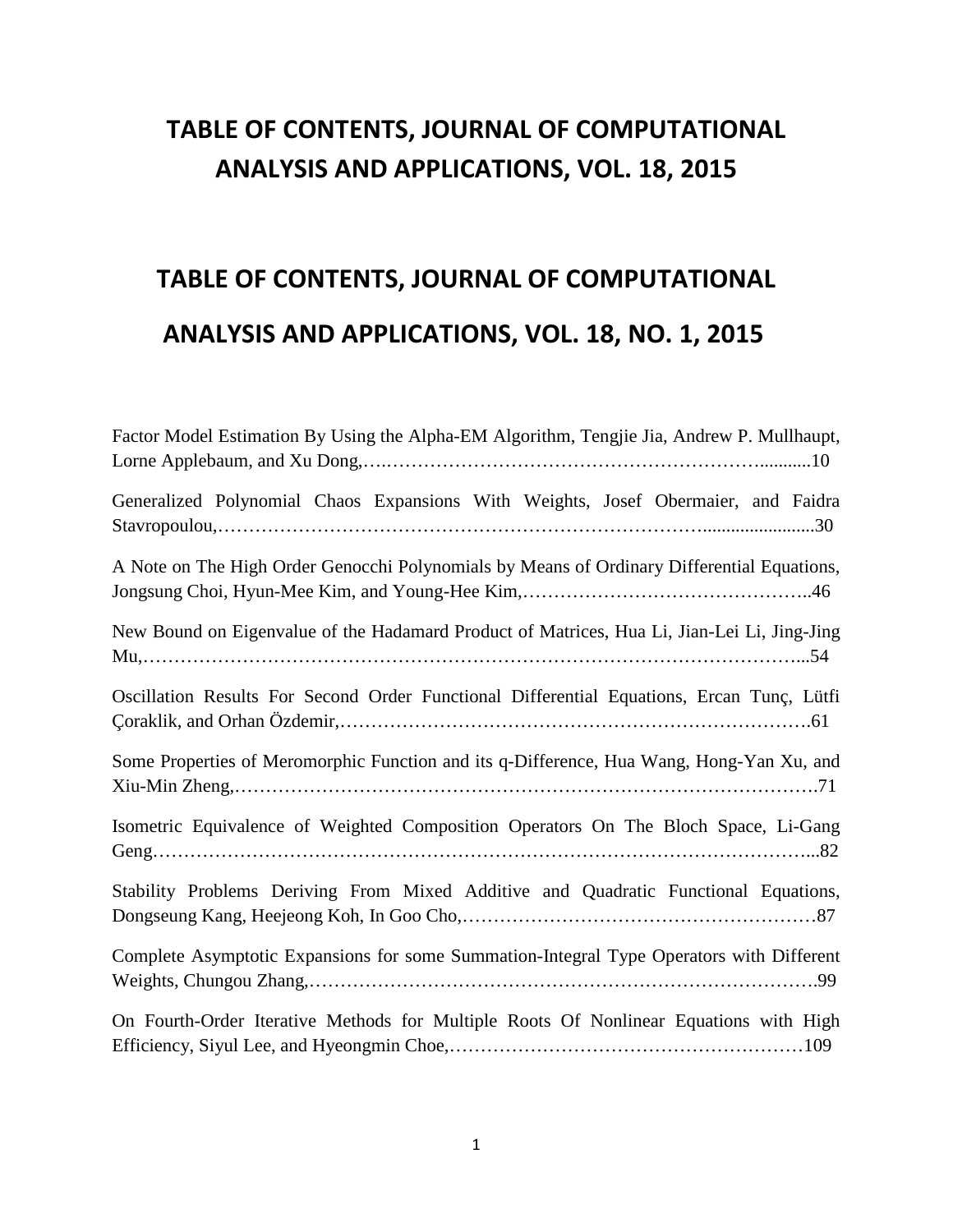| The Representations for the Drazin Inverse of a Sum of Two Matrices Involving an Idempotent |  |
|---------------------------------------------------------------------------------------------|--|
|                                                                                             |  |
|                                                                                             |  |
| Five-Order Algorithms for Solving Laplace's Steklov Eigenvalue on Polygon by Mechanical     |  |
|                                                                                             |  |
|                                                                                             |  |
|                                                                                             |  |
|                                                                                             |  |

| Gradient Superconvergence Post-processing of the Tetrahedral Quadratic Finite Element,         |  |  |  |
|------------------------------------------------------------------------------------------------|--|--|--|
|                                                                                                |  |  |  |
| On the Behaviour of Solutions for Some Systems of Difference Equations, Y. Yazlik, D.T. Tollu, |  |  |  |
| Solutions and Periodicity for Some Systems of Fourth Order Rational Difference Equations,      |  |  |  |
|                                                                                                |  |  |  |

# **TABLE OF CONTENTS, JOURNAL OF COMPUTATIONAL ANALYSIS AND APPLICATIONS, VOL. 18, NO. 2, 2015**

| On the Solutions and Periodic Nature of Some Systems of Rational Difference Equations,             |
|----------------------------------------------------------------------------------------------------|
|                                                                                                    |
|                                                                                                    |
| Two Global Iterative Methods for Ill-Posed Problems From Image Restoration, Xiao-Guang Lv,         |
|                                                                                                    |
| A Note on the Symmetric Properties for the Second Kind Twisted (h, q)-Euler Polynomials,           |
|                                                                                                    |
|                                                                                                    |
| A Note on Hausdorff Intuitionstic Fuzzy Metric Spaces, Chang-qing Li, and Yan-lan Zhang, 247       |
| Integral Inequalities of Hermite-Hadamard Type for $(\alpha, m)$ -GA-Convex Functions, Ai-Ping Ji, |
|                                                                                                    |
|                                                                                                    |
| Existence of Nonoscillatory Solutions for System of Higher Order Neutral Differential Equations    |
|                                                                                                    |
|                                                                                                    |
| On the Stability of Septic and Octic Functional Equations, Yonghong Shen, and Wei Chen,277         |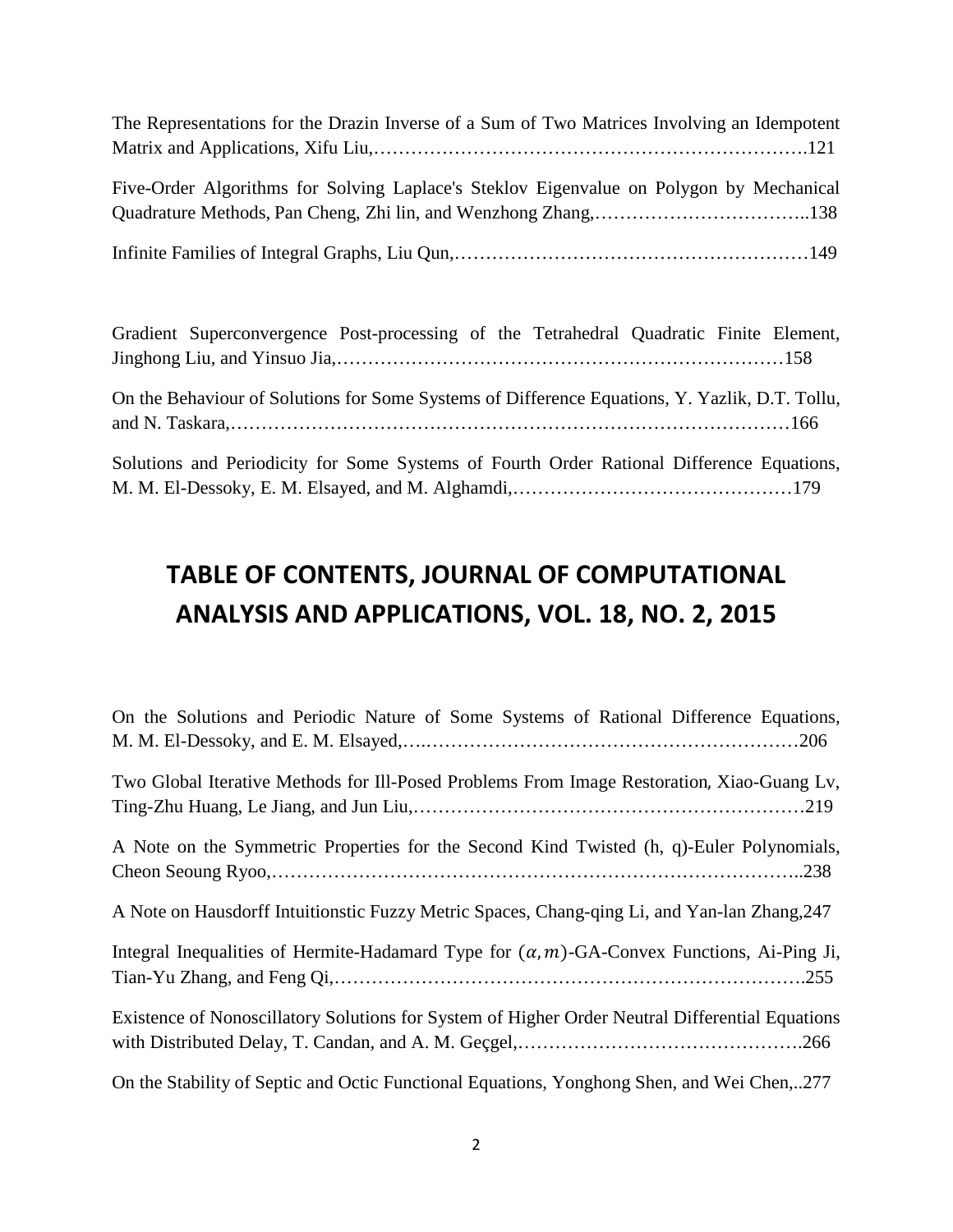Approximation Properties of a Kind of q-Beta Operators, Chong Zhao, and Qing-Bo Cai,….291

Almost Stability of the Agarwal Et Al. Iteration Scheme Involving Strictly Hemicontractive Mappings in Smooth Banach Spaces, Shin Min Kang, and Arif Rafiq,……………………….299

| The Generalized S-Convergence on Fuzzy Directed-Complete Posets, Shuhua Su, and Qingguo       |
|-----------------------------------------------------------------------------------------------|
| Solutions and Properties of Some Degenerate Systems of Difference Equations, E. O. Alzahrani, |
| Robust Observer Design for Linear Discrete Systems, Ling-Ling Lv, Hui-Qian Zhou,334           |
| Some Families of Two-Sided Generating Functions for Certain Class of r-Variable Polynomials,  |
| Relationship between Subsethood Measure and Entropy of Interval-Valued Intuitionistic Fuzzy   |
| On Preconditioned GAOR Methods for Weighted Linear Least Squares Problems, Shu-Xin            |
| Mixing Properties in the Operator Algebra Using Hilbert-Schmidt Operators, Liang Zhang, and   |
| Approximation by Spherical Neural Networks with Sigmoidal Functions, Feilong Cao, and         |

#### **TABLE OF CONTENTS, JOURNAL OF COMPUTATIONAL ANALYSIS AND APPLICATIONS, VOL. 18, NO. 3, 2015**

| Spectrality of Self-Affine Measures with a Four Elements Collinear Digit Set, Gui-Bao Gao, and |  |
|------------------------------------------------------------------------------------------------|--|
|                                                                                                |  |
| A New Second-Order Symmetric Duality in Multiobjective Programming Over Cones, Qingjie         |  |
| On the Second Kind Barnes-Type Multiple Twisted Zeta Function and Twisted Euler                |  |
|                                                                                                |  |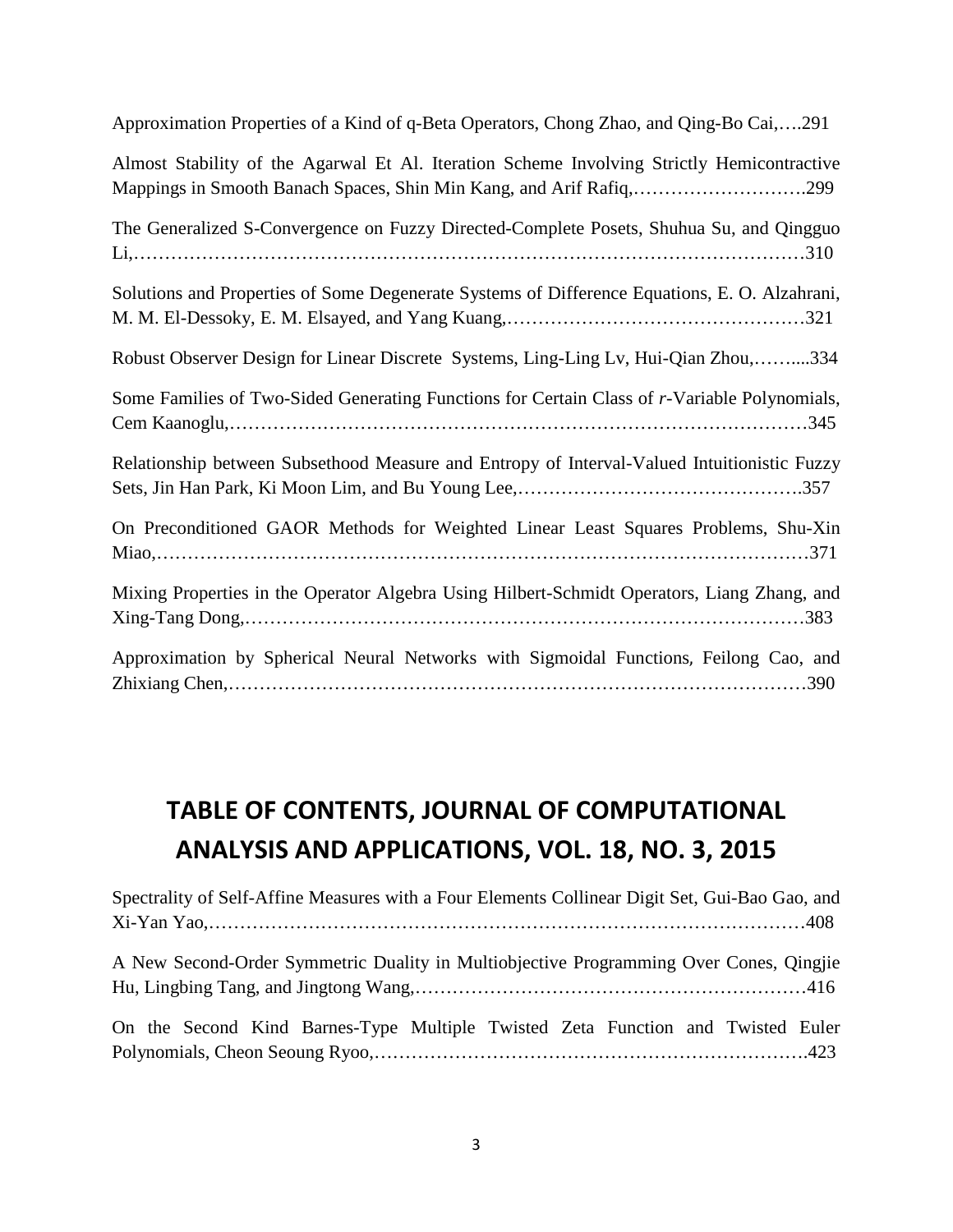| The Dynamics and the Solutions of some Rational Difference Equations, E. M. Elsayed,                                                                                               |
|------------------------------------------------------------------------------------------------------------------------------------------------------------------------------------|
| Approximation by Complex Stancu Type Durrmeyer Operators in Compact Disks, Mei-Ying                                                                                                |
| Convergence Theorems of Iterative Sequences for Generalized Equilibrium Problems Involving<br>Strictly Pseudocontractive Mappings in Hilbert Spaces, Jong Kyu Kim,454              |
| Approximation of the Jensen Type Functional Equation in Non-Archimedean C*-Algebras,                                                                                               |
| Possibility Interval-Valued Fuzzy Soft Set and its Application in Decision Making, Hai-dong                                                                                        |
| General System of Generalized Quasi-variational-like Inclusions with Maximal<br>On<br>$\eta$ –monotone Mappings in Hilbert Spaces, Ting-jian Xiong, and Heng-you Lan,506           |
| Stability and Convergence of Fourier Pseudospectral Method for Generalized Zakharov                                                                                                |
| Mathematical Analysis of a Humoral Immunity Virus Infection Model With Crowley-Martin<br>Functional Response and Distributed Delays, A. M. Elaiw, A. Alhejelan, M. A. Alghamdi,524 |
| Multi-Poly-Cauchy Polynomials, Dae San Kim, Taekyun Kim, Takao Komatsu, and Seog-Hoon                                                                                              |
| Rates of Approximation by Neural Networks With Four Layers, Dansheng Yu, Ping Zhou,551                                                                                             |
| Int-soft Implicative Filters in BE-Algebras, Young Bae Jun, N. O. Alshehri, Sun Shin Ahn,559                                                                                       |
| Twisted Peters Polynomials Arising From Multivariate p-Adic Integral on $\mathbb{Z}_p$ , Dae San Kim, and                                                                          |

## **TABLE OF CONTENTS, JOURNAL OF COMPUTATIONAL ANALYSIS AND APPLICATIONS, VOL. 18, NO. 4, 2015**

Average Value Problems for Nonlinear Second-Order Impulsive q-Difference Equations, Phollakrit Thiramanus, Jessada Tariboon, and Sotiris K. Ntouyas,….………………………590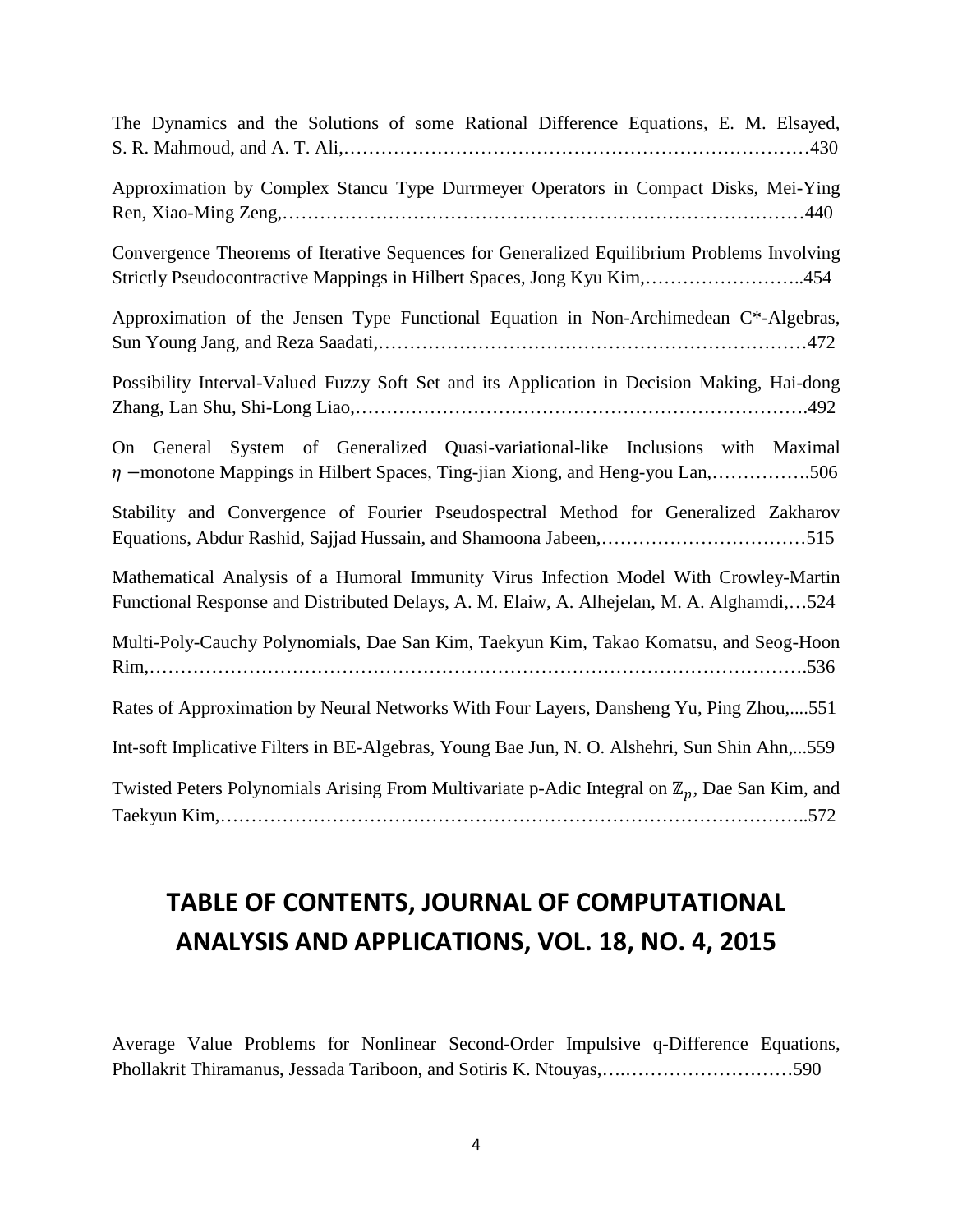| Essential Norms of Integral-Type Operators from Weighted Bergman Spaces into Zygmund-        |
|----------------------------------------------------------------------------------------------|
| Five-Dimensional Discrete Green's Function and Its Estimates, Jinghong Liu, Yinsuo Jia,620   |
| On the Geometric Convergence of the Arrow-Hurwicz Algorithm for Steady Incompressible        |
|                                                                                              |
|                                                                                              |
| Some New Hermite-Hadamard's Type Fractional Integral Inequalities, Sever S. Dragomir,        |
| A Note on a Famous Theorem of Pang and Zalcman, Feng Lü, Junfeng Xu, and Hongxun Yi, 662     |
| Asymptotic Representations in Stochastic Process Approximations, Zhihua Zhang,672            |
| q-Poly-Cauchy Numbers Associated with Jackson Integral, Taekyun Kim, Takao Komatsu,          |
| Higher-Order Daehee of the First Kind and Poly-Cauchy of the First Kind Mixed Type           |
| On a New Operator From Hardy Space to n-th Weighted-Type Space on the Upper Half-Plane,      |
| Solutions of the Pell Equation $x^2 - (a^2 + 2a)y^2 = N$ via Generalized Fibonacci and Lucas |
| Improving ARMA-GARCH Forecasts for High Frequency Data with Regime-Switching ARMA-           |

## **TABLE OF CONTENTS, JOURNAL OF COMPUTATIONAL ANALYSIS AND APPLICATIONS, VOL. 18, NO. 5, 2015**

An Umbral Calculus Approach to Poly-Cauchy Polynomials with a q Parameter, Dae San Kim, Taekyun Kim, Takao Komatsu, and Jong-Jin Seo,.....................................................................762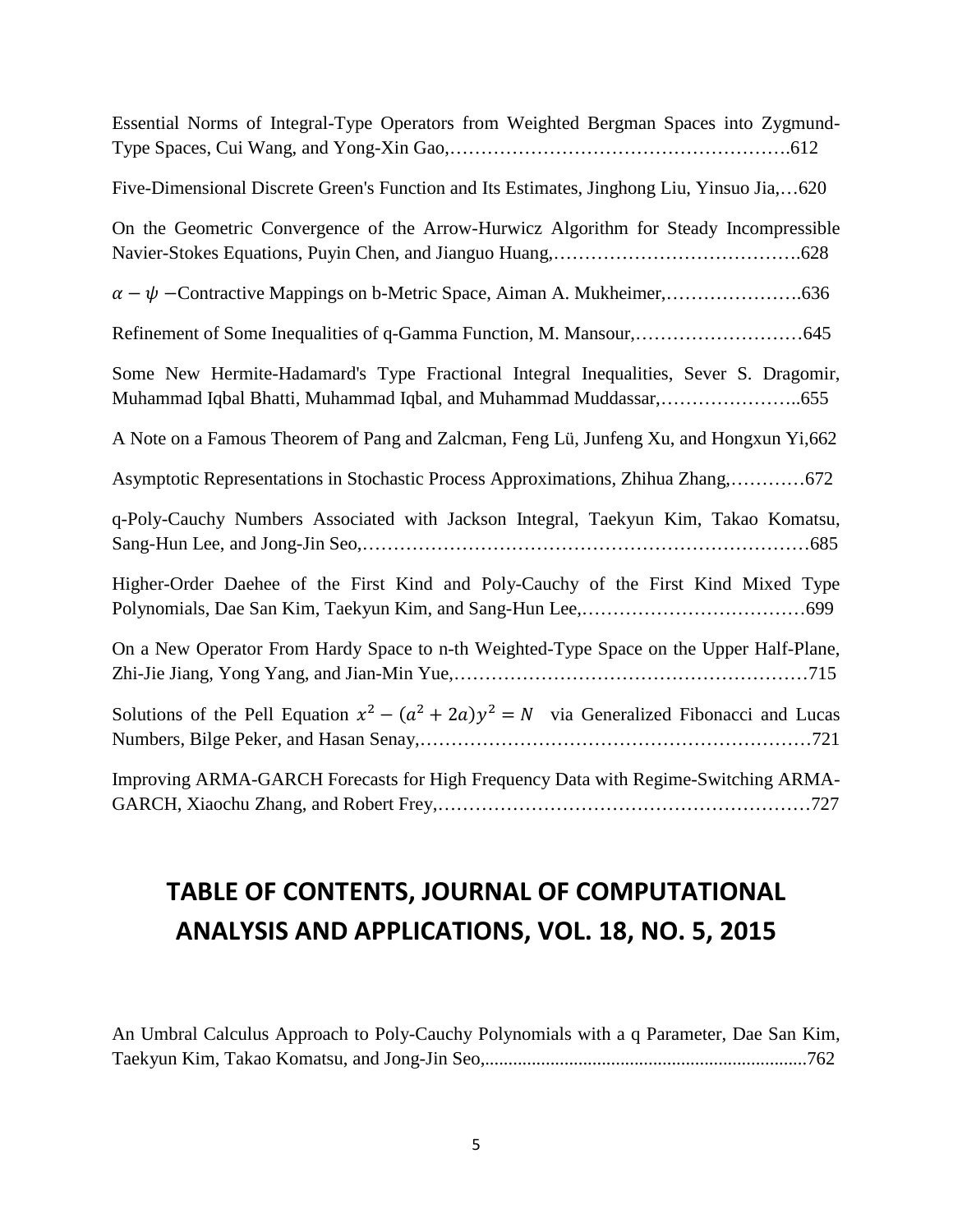| Tripled Fixed Point Theorems for Mixed Monotone Chatterjea Type Contractive Operators,                                                                                                  |
|-----------------------------------------------------------------------------------------------------------------------------------------------------------------------------------------|
| Soft Boolean Algebra and Its Properties, Rıdvan Şahin, and Ahmet Küçük,803                                                                                                              |
| Generating Functions for the Generalized Bivariate Fibonacci and Lucas Polynomials, Esra                                                                                                |
| Integral norms of $Q_{K,\omega}(p,q;n)$ Spaces and Weighted Bloch Spaces, A. El-Sayed Ahmed, and                                                                                        |
| On two Dimensional q-Bernoulli and q-Genocchi Polynomials: Properties and location of zeros,                                                                                            |
| Existence Results of Sequential Derivatives of Nonlinear Quantum Difference Equations with a<br>New Class of Three-Point Boundary Value Problems Conditions, Nichaphat Patanarapeelert, |
| An Iterative Method for Solving Fourth-Order Boundary Value Problems of Mixed Type                                                                                                      |
| An AQCQ-Functional Equation in Normed 2-Banach Spaces, Choonkil Park, Sun Young Jang,                                                                                                   |
| Refined General Quadratic Equation with Four Variables and Its Stability Results, Hark-Mahn                                                                                             |
| Hyers-Ulam Stability of a Class of Differential Equations of Second Order, Mohammad Reza                                                                                                |
| An Iterative Algorithm Based On the Hybrid Steepest Descent Method for Strictly                                                                                                         |
| BE-Algebras with Order Reversing Involution, Sun Shin Ahn, Young Hee Kim, and Jung Hee                                                                                                  |
| Symmetry p-Adic Invariant Integral on $\mathbb{Z}_p$ for q-Euler Polynomials, Dae San Kim, Taekyun                                                                                      |
| Barnes' Multiple Bernoulli and Poly-Bernoulli Mixed-Type Polynomials, Dmitry V. Dolgy, Dae                                                                                              |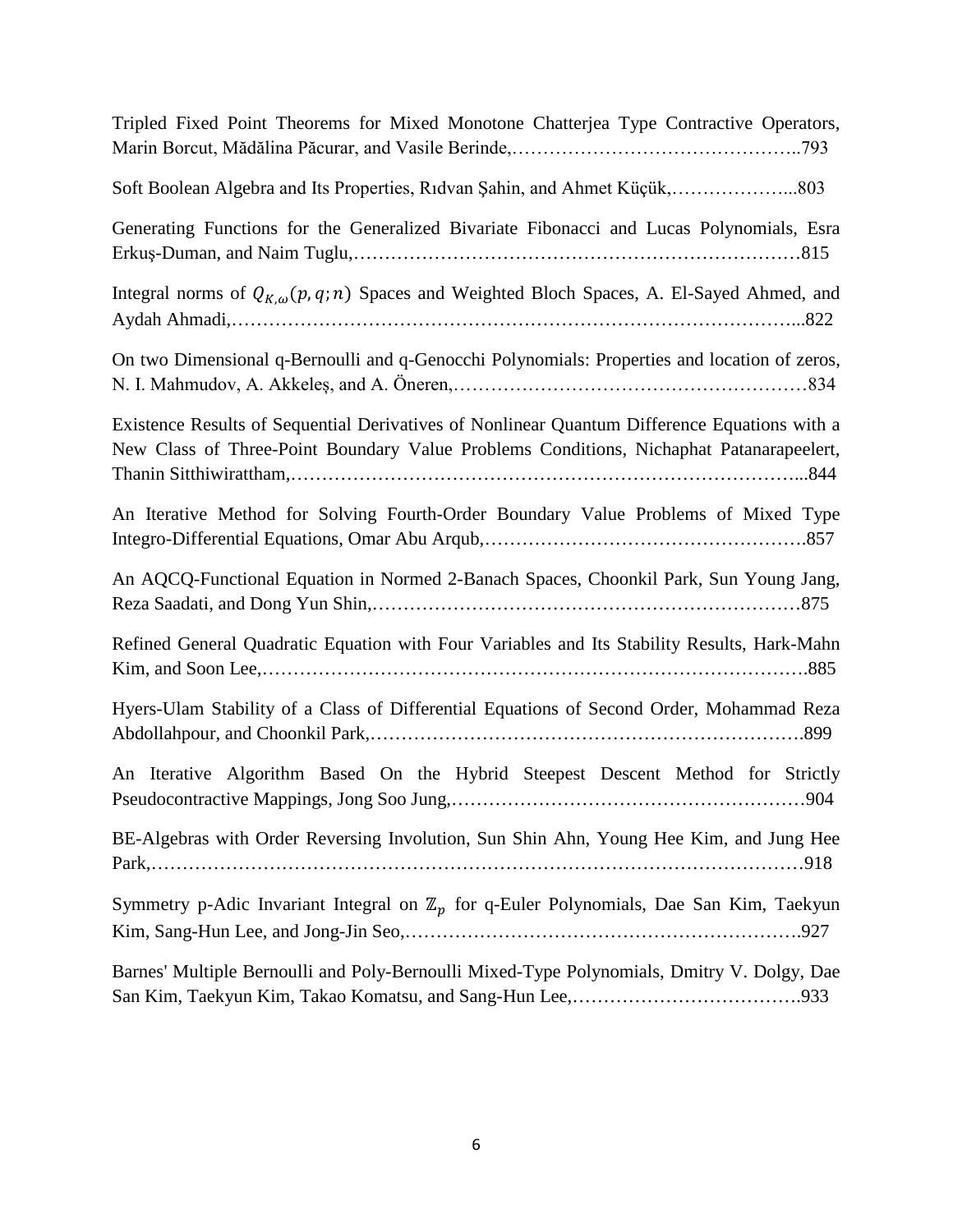# **TABLE OF CONTENTS, JOURNAL OF COMPUTATIONAL ANALYSIS AND APPLICATIONS, VOL. 18, NO. 6, 2015**

| Functional Inequalities Associated With Inner Product Preserving Mappings, Gang Lu, George                                                                                             |
|----------------------------------------------------------------------------------------------------------------------------------------------------------------------------------------|
| Stability and Superstability of $(f_r, f_s)$ -Double Derivations in Quasi-Banach Algebras, Sun Young                                                                                   |
| The Fixed Point Method for Perturbation of Bihomomorphisms and Biderivations in Normed 3-<br>Lie Systems: Revisited, Choonkil Park, Jung Rye Lee, Eon Wha Shim, and Dong Yun Shin, 984 |
| Dynamics of some Rational Difference Equations, H. El-Metwally, E.M. Elsayed, and                                                                                                      |
| Generalized Integration Operators from Hardy Spaces to Zygmund-Type Spaces, Huiying Qu,                                                                                                |
| Approximation Properties of the Modification of Durrmeyer Type q-Baskakov Operators Which                                                                                              |
| Qualitative Behavior of Two Systems of Second-Order Rational Difference Equations,                                                                                                     |
| Strong Differential Subordination Results Using a Generalized Sălăgean Operator and                                                                                                    |
| On Some Differential Sandwich Theorems Using a Generalized Sălăgean Operator and                                                                                                       |
| Subalgebras of BCK/BCI-Algebras Based on $(\alpha, \beta)$ -type Fuzzy Sets, G. Muhiuddin, and                                                                                         |
| Existence Results for Nonlinear Fractional Integrodifferential Equations with Antiperiodic Type<br>Integral Boundary Conditions, Xiaohong Zuo, and Wengui Yang,1065                    |
| Identities of Symmetry for Higher-Order q-Bernoulli Polynomials, Dae San Kim, Taekyun                                                                                                  |
| Fuzzy Stability of Functional Equations in Matrix Fuzzy Normed Spaces, Choonkil Park, Dong                                                                                             |